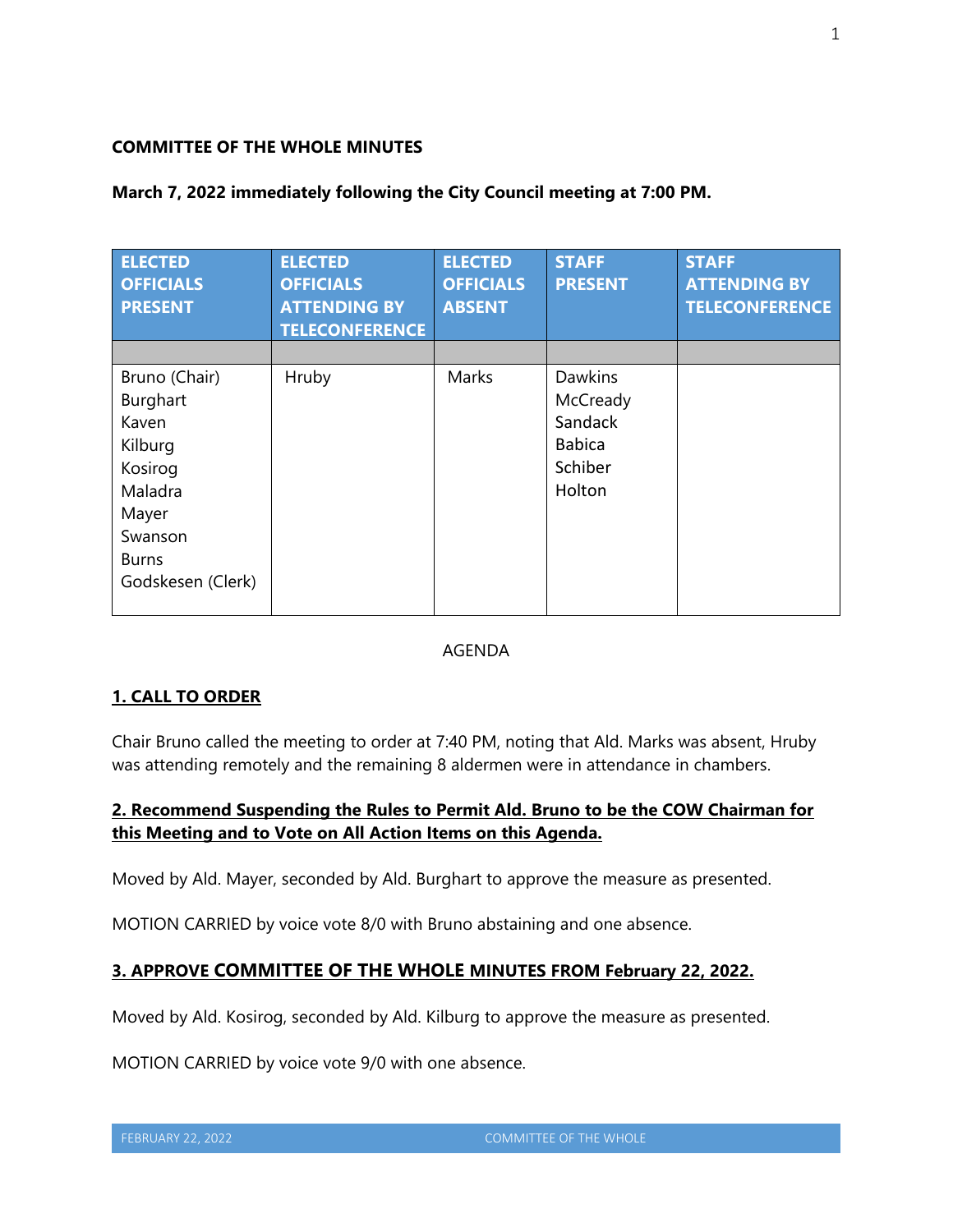#### **4. Items of Business**

# **a. Consider Draft Resolution Authorizing Acceptance of Proposal and Execution of a Contract with Clarke Environmental, Inc. to Conduct 2022-2023 Mosquito Abatement Program in an Annual Amount Not to Exceed \$54,640.**

Moved by Ald. Burghart, seconded by Ald. Kaven to approve the measure as presented.

In response to questions from Ald. Kilburg and Kosirog, Director Babica reported that the number of treatments each year tends to be four, with an exception in 2019 when heavy rains necessitated additional treatments. This is a continuation of an existing contract, so quotes from other providers was not sought this time. In terms of price, the city pays a set fee for the normal number of treatments, and pays for additional treatments if needed. There being no further questions or comments:

MOTION CARRIED by voice vote 9/0 with one absence.

**b. Consider Draft Resolution Authorizing Execution of an Intergovernmental Agreement with the County of Kane for Household Hazardous Waste Collection Services and Rider to Offer to the Contract (RFP 22-010) with Clean Harbors Environmental Services, Inc. in an Annual Amount Not to Exceed \$20,000.** 

Moved by Ald. Swanson, seconded by Ald. Burghart to approve the measure as presented.

MOTION CARRIED by voice vote 9/0 with one absence.

# **c. Consider Draft Ordinance Proposing the Establishment of Special Service Area No. 33 in the City of Geneva, Kane County, IL, and Providing for a Public Hearing and Procedures in Connection Therewith for the Emma's Landing Subdivision.**

Moved by Ald. Maladra, seconded by Ald. Mayer to approve the measure as presented.

MOTION CARRIED by voice vote 9/0 with one absence.

### **d. Consider Draft Resolution Awarding Bid and Purchase of Radian Weco Three-Phase Meter Site Analyzer in an Amount of \$47,135.**

Moved by Ald. Mayer, seconded by Ald. Kosirog to approve the measure as presented.

MOTION CARRIED by voice vote 9/0 with one absence.

**e. Consider Draft Resolution Authorizing Execution of a Contract for the State Street Bridge Railing Removal and Replacement Project with Bollinger Lach Associates in an Amount Not to Exceed \$143,870.00.**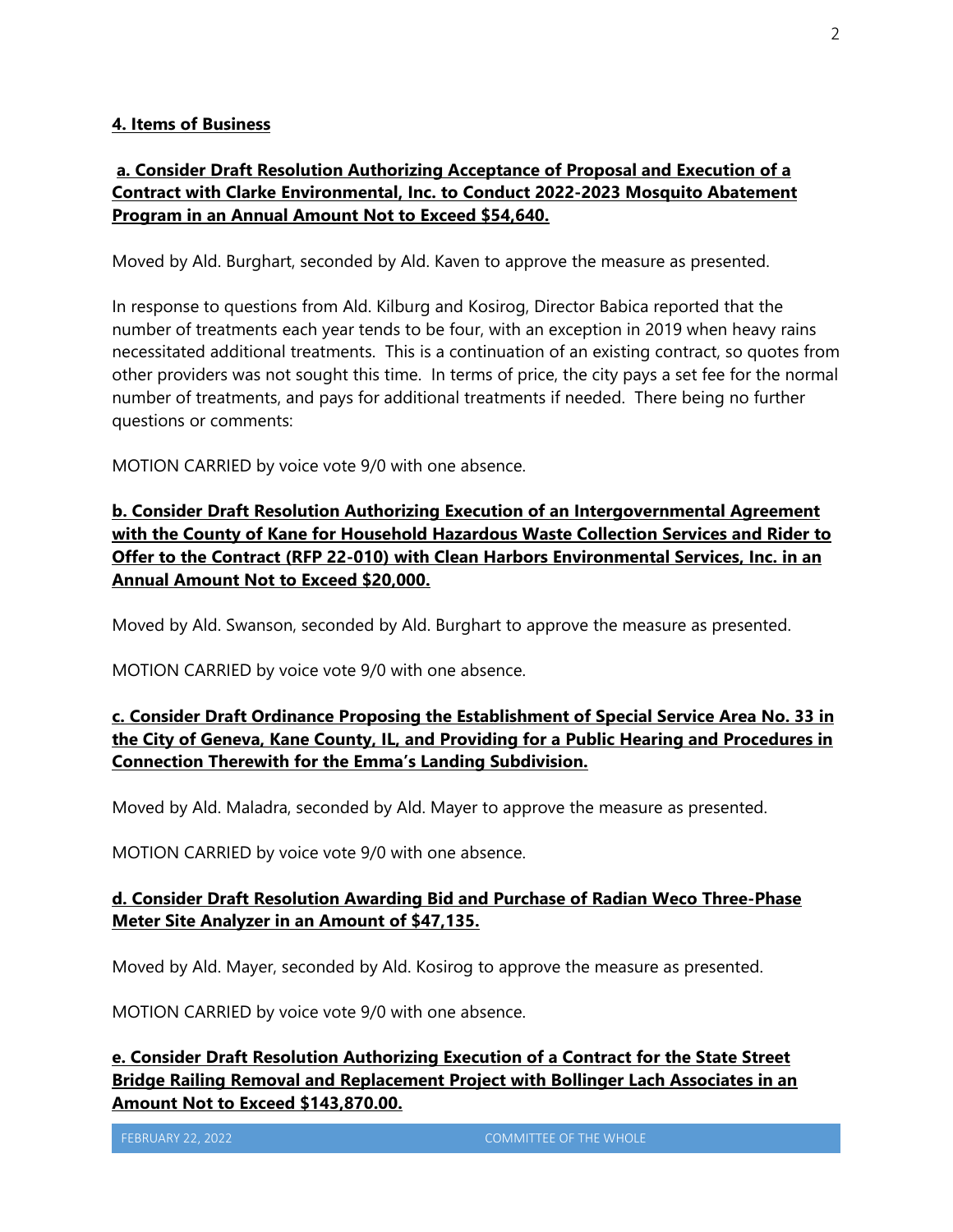Moved by Ald. Kosirog, seconded by Ald. Mayer to approve the measure as presented.

In response to Ald. Kaven, City Engineer Schiber said that the State Street project would not include any changes to the bridge.

Ald. Kilburg asked about grant money for the project. A representative from BLA (Bollinger Lach Associates) and Adm. Dawkins noted that grant money had not been approved for the bridge project, but BLA is also doing the State Street project, and grants have been approved for part of that expense. Dawkins added that other grant applications will be pursued.

Ald. Hruby, Kosirog, Kilburg and Mayer had questions about design features for the bridge, options available to the city, widening of the sidewalk, possible lighting of the railing, street lights on the bridge, potential delays due to supply chain issues, maintenance of existing lampposts, and the flower-watering system.

Schiber and BLS reported that design options would have to meet IDOT standards, and several options would be presented to the city. Illumination and design of the railings would be presented as options, the variability of existing lamppost heights on the bridge were determined by whether they were decorative or street-lamps (which need to be higher to illuminate the roadway). Existing lampposts would be replaced as part of the project, along with those along State Street as part of that project. Supply chain may have an impact on the project, but that can't be predicted at this time with any certainty.

There being no further comments or questions:

MOTION CARRIED by voice vote 9/0 with one absence.

### **5. New Business and Public Comment**

None via the online system.

Ald. Kilburg asked about the status of both the Dunkin and BASH projects and expressed a desire for city staff and/or the developers to give an update to the council, and whether the city has any legal recourse since so much time has passed without the projects progressing as expected.

A discussion followed, with input from the council including Ald. Maladra, Bruno, Mayer and Burghart and from Adm. Dawkins. Concerns included what costs the city might have incurred thus far, whether potential sales tax revenues had been lost due to the delays, perceptions from the public that the city has spent money on projects with no apparent completion in sight, the urgency presented when the projects came before the council, followed by little or no apparent progress and whether future projects could include a time-line for completion.